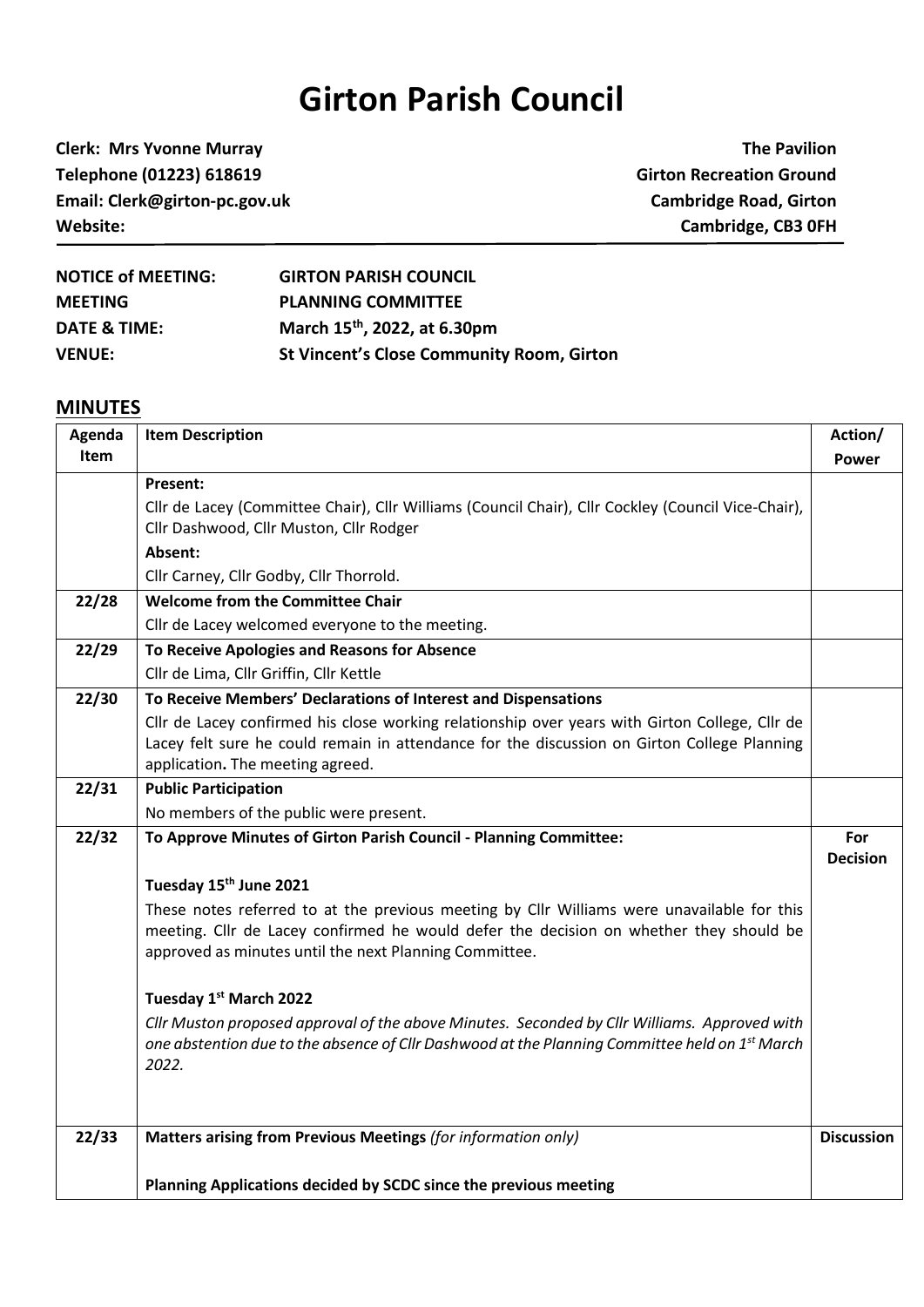| Agenda  | <b>Item Description</b>                                                                                                                                                                                                                                                                                                                                                                                                                                                                                                                                                                                                                                                                                                                                                                                                                                                                         | Action/         |
|---------|-------------------------------------------------------------------------------------------------------------------------------------------------------------------------------------------------------------------------------------------------------------------------------------------------------------------------------------------------------------------------------------------------------------------------------------------------------------------------------------------------------------------------------------------------------------------------------------------------------------------------------------------------------------------------------------------------------------------------------------------------------------------------------------------------------------------------------------------------------------------------------------------------|-----------------|
| Item    |                                                                                                                                                                                                                                                                                                                                                                                                                                                                                                                                                                                                                                                                                                                                                                                                                                                                                                 | <b>Power</b>    |
|         | In future there will be a list of the above available to all Committee members, no list was<br>available for this meeting.                                                                                                                                                                                                                                                                                                                                                                                                                                                                                                                                                                                                                                                                                                                                                                      |                 |
|         | There were no other Matters arising.                                                                                                                                                                                                                                                                                                                                                                                                                                                                                                                                                                                                                                                                                                                                                                                                                                                            |                 |
| 22/34   | Business items requiring a decision, or consideration by the Council                                                                                                                                                                                                                                                                                                                                                                                                                                                                                                                                                                                                                                                                                                                                                                                                                            | See below       |
| 22/34.1 | Demolition of existing conservatory, single storey rear extension, garage conversion with                                                                                                                                                                                                                                                                                                                                                                                                                                                                                                                                                                                                                                                                                                                                                                                                       | <b>Support</b>  |
|         | bike store & single storey front porch.<br>7 Marks Way Girton Cambridgeshire CB3 0PW<br>Ref. No: 22/00719/HFUL   Validated: Mon 14 Feb 2022<br><b>APPROVAL:</b> Proposed by Cllr de Lacey. Seconded by Cllr Cockley. Unanimous Support for<br>Application. Support confirmed in Greater Cambridge Shared Planning database -                                                                                                                                                                                                                                                                                                                                                                                                                                                                                                                                                                    |                 |
|         | 15/03/2022.<br><b>DISCUSSION HIGHLIGHTS:</b><br>- Cllr Williams asked if any comments had been received from Neighbours. Cllr de Lacey<br>confirmed there were no comments on the Planning website. No comments had been<br>received by GPC Clerk.<br>- Cllr de Lacey confirmed that the building line would be brought forward with the<br>addition of the single storey front porch. This comment was recorded on the Planning<br>database.                                                                                                                                                                                                                                                                                                                                                                                                                                                   |                 |
| 22/34.2 | Pottery studio, ancillary to main dwelling.                                                                                                                                                                                                                                                                                                                                                                                                                                                                                                                                                                                                                                                                                                                                                                                                                                                     | <b>Support</b>  |
|         | Walsh House Huntingdon Road Girton Cambridgeshire CB3 OLX<br>Ref. No: 22/00754/HFUL   Validated: Mon 14 Feb 2022<br><b>APPROVAL:</b> Proposed by Cllr de Lacey. Seconded by Cllr Muston. Unanimous Support for<br>Application. Support confirmed in Greater Cambridge Shared Planning database -<br>15/03/2022.<br><b>DISCUSSION HIGHLIGHTS:</b><br>Cllr de Lacey asked Clerk to note in Consultee Comments a request to SCDC to ask if they<br>would consider if a 'Change of Use' application would be appropriate? This comment was<br>recorded on the Planning database.<br>Cllr Williams confirmed the Planning application did note that it was a commercial<br>enterprise.<br>Cllr Muston confirmed from her knowledge it had been used as a business in the past.<br>$\blacksquare$                                                                                                     |                 |
| 22/34.3 | Outline application for the construction of student residential accommodation together<br>will ancillary meeting, office, and social space (maximum 14700sqm), auditorium<br>(maximum 1300sqm) replacement buildings and grounds maintenance workshops, one<br>new and relocated sports pitch, additional ball-stop fencing, relocated tennis courts, two<br>new vehicular accesses and replacement car park with some matters reserved except for<br>access.<br>Girton College Huntingdon Road Girton CB3 0JG<br>Ref. No: 22/00887/OUT   Validated: Tue 01 Feb 2022<br><b>APPROVAL:</b> Committee discussed whether this application should be deferred, and Cllr de<br>Lacey would ask Girton College to attend a Planning Committee to give more detail.<br>Requirement to defer was Proposed by Cllr de Lacey. Seconded by Cllr Muston. Unanimous<br>Support for deferring the Application. | <b>Deferred</b> |